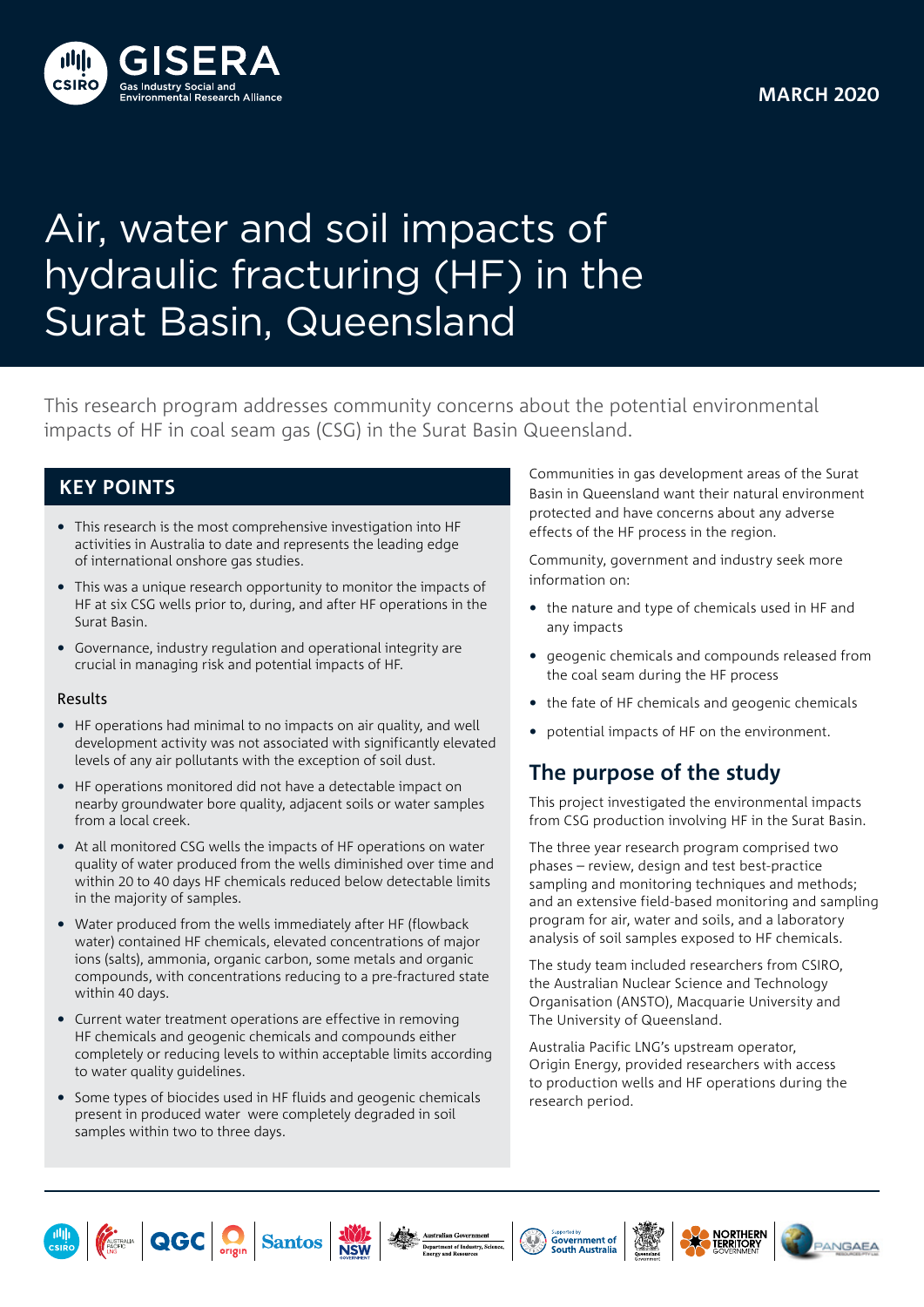

**CSIRO scientist sets up a solar powered air quality monitoring station in the Surat Basin, Queensland.** 

## **What is hydraulic fracturing?**

HF is a stimulation process used to increase the flow of gas and water from a gas well. It involves the high pressure injection of fluids and solids into a well, to fracture the coal seam and open pathways for gas and fluids to flow back into the well and to the surface.

## **What are HF fluids?**

HF fluids are typically 90-91 per cent water, 7-8 per cent proppants (solids, like sand) and around 1-2 per cent chemical additives. The proppants help keep the fractures open for gas and fluids to flow into the well. The chemical additives are used for:

- water conditioning (biocides) to control microbial growth and pH
- preventing the swelling or migration of clays into the fluid stream
- inhibiting corrosion of well casings and equipment
- managing the viscosity of the fluids ensuring the proppant remains in suspension.

## **What is flowback water?**

Following HF, the coal seam is depressurised and a mixture of formation water and HF fluids flow back to the surface through the well. Flowback waters contain HF fluids used (water, proppant and chemical additives), in addition to naturally occurring (geogenic) chemicals that have been mobilised from the coal seam during the HF process.

Flowback waters are stored and transported according to Queensland Government regulations and treated at a licenced waste treatment facility.

## **What is produced water?**

Produced water is the water that is extracted from the well under normal operating conditions. Produced water is transported by pipelines for storage and treatment via reverse osmosis technogy prior to beneficial re-use.

Current water treatment operations are effective in removing geogenic and HF chemicals either completely or reducing levels to within acceptable water quality guideline limits. Following treatment, around 80 per cent of produced water is available for beneficial use, such a crop irrigation or aquifer re-injection.

## **Governance and regulation**

CSG and liquefied natural gas (LNG) operations in Queensland are subject to strict laws to minimise impacts on the environment. The Queensland Government has monitoring and compliance regimes in place, including laws that protect groundwater and the Great Artesian Basin, impose conditions and controls around the treatment and use of produced water, prohibit harmful chemicals, protect landholders' water quality, and protect regional interests. Overall, the handling, transport and storage of HF fluids, flowback fluids and CSG determines the impacts on air, water and soil quality.

## **Research relevant to Queensland operations**

Prior to this study, the only HF data available to Australia was from overseas sources and mainly involved shale gas rather than CSG developments.

Independent and relevant scientific research in Australia provides the necessary information for communities, industry and government to make long-term decisions around future well development in our region.

The data from this study will provide a resource for policy makers, landholders and other stakeholders to understand the management of onshore gas development and operations, and assist ongoing improvement to industry practice and regulation.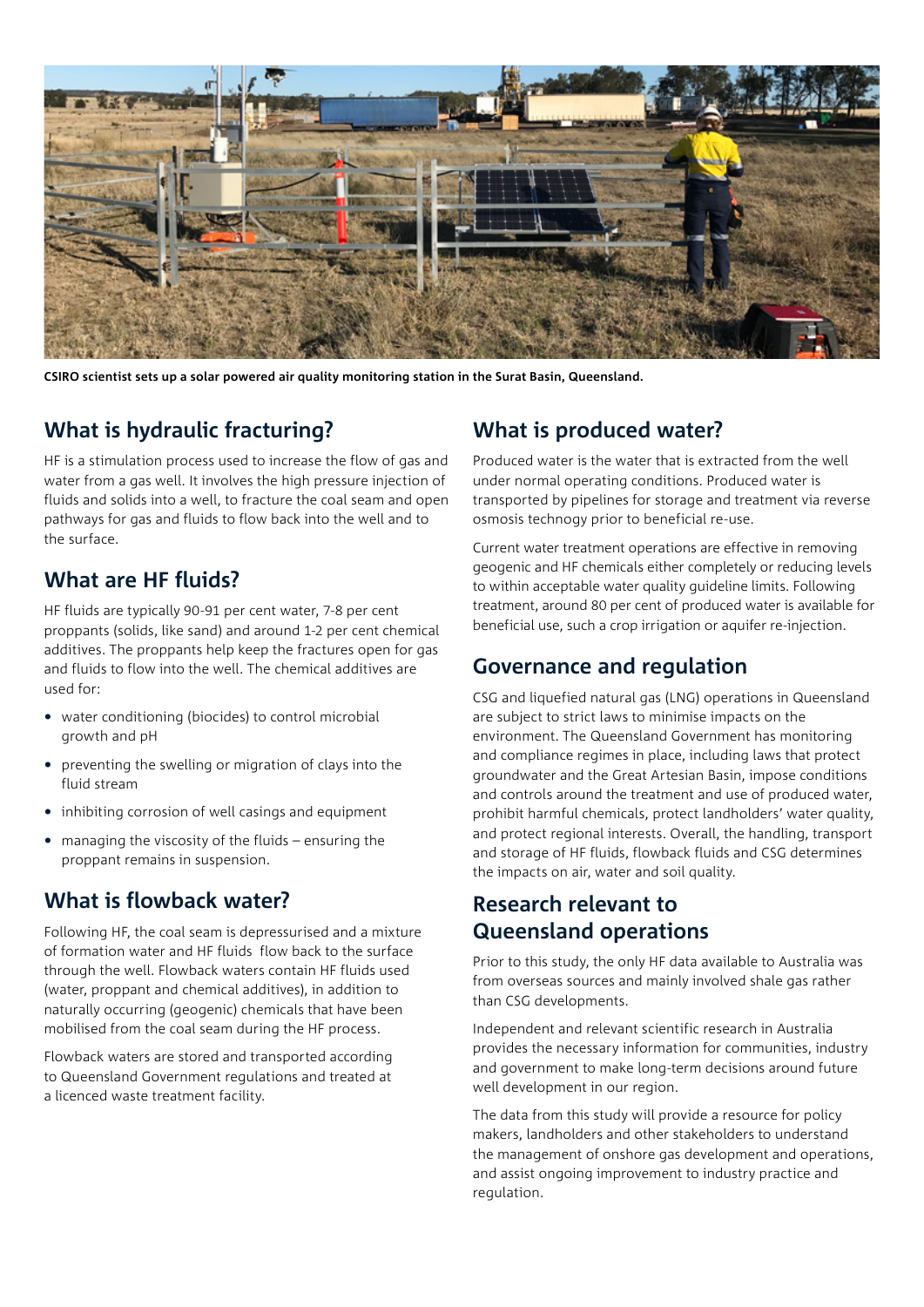# **Air quality**

Potential sources of air pollutants associated with HF include the proppant, HF chemicals, flowback fluids, coal seam gas and vehicles/equipment on site. In the air quality study continuous measurements were undertaken for common pollutant gases and airborne particle concentrations at two sites. In the laboratory over 1000 gas samples collected across 13 sites were analysed for up to 45 different pollutants along with concentrations of 25 chemicals present in 180 samples of airborne particles collected across six sites.

The ambient air quality measurement program had three main objectives:

- 1 Compare air quality at a HF site with non-HF sites, and with Australian state and federal air quality objectives.
- 2. Quantify changes in air pollutant levels during HF operations.
- 3. Identify the contribution of HF and non-HF sources of air pollutants at the study site.



**CSIRO researchers collecting water samples at a well site temporary water storage facility.** 

#### Key results

- The levels of most air pollutants were well below relevant air quality objectives for the majority of the study period.
- Occasional high airborne particle concentrations were observed that exceeded national air quality objectives, however, similar events were also observed at sites not impacted by HF activities.
- Dust associated with the movement of heavy vehicles and equipment on site was the dominant source of airborne particles during exceedance events.
- Emissions from diesel-powered vehicles and equipment on site during well development contributed to small increases (above background levels) in NO<sub>2</sub>, CO, PM<sub>25</sub>, formaldehyde, Emissions from diesel-powered vehicles and equipment on<br>site during well development contributed to small increases<br>(above background levels) in NO<sub>2</sub>, CO, PM<sub>2, s</sub>, formaldehyde,<br>quality objectives.<br>quality objectives. Emissions from diesel-powered vehicles and equipment on<br>site during well development contributed to small increases<br>(above background levels) in NO<sub>2</sub>, CO, PM<sub>2, S</sub>, formaldehyde,<br>quality objectives.<br>quality objectives.<br>ea
- The dominant sources of air pollutants in the background atmosphere were fires, regional transport of pollutants Example the contract of the conduction in the conduction in the conduction in the conduction in the conduction in  $\frac{1}{20-40 \text{ days}}$ the atmosphere, and natural sources, such as soil, and fungi<br> **Time** and biota in the soil.

## **Water and soil quality**

The water and soil quality study aimed to:

- 1 Quantify the impacts of HF operations on nearby surface water, groundwater and soils.
- 2. Assess concentrations of any HF chemicals and geogenic chemicals in flowback and produced waters.
- 3. Compare water quality in sampled waters with relevant Australian water guidelines.

The water quality study collected samples from creek waters, groundwater, flowback water, produced water, samples of HF fluid, and soil cores from well pads. 113 water samples and 40 soil samples were collected, and subject to 22 analytical procedures to determine the concentration of over 150 chemicals including organics, inorganics and radionuclides.

#### Key results

- No HF chemicals were detected in soil samples, groundwater samples or samples from a local creek.
- Water produced from the wells immediately after HF contained HF chemicals, elevated concentrations of major ions (salts), ammonia, organic carbon, some metals and organic compounds, with concentrations reducing over time.
- At all monitored CSG wells the impacts of HF activities on water quality diminished over time.
- Within 20 to 40 days of completion of HF operations, concentrations of the majority of HF chemicals reduced to below detectable limits.
- Within 20 to 40 days of completion of HF operations, concentrations of geogenic chemicals returned to levels assumed to reflect coal seam formation water i.e. returned to a pre-fractured state.
- In line with Government regulation industry have monitoring systems and processes in place to prevent flowback water and produced water from entering groundwater or surface waterways.
- Current water treatment operations are effective in removing geogenic chemicals and compounds and HF chemicals either completely or reducing levels to within acceptable water quality guideline limits.



**HF and geogenic chemical concentrations in water produced from the well reduced over time.**